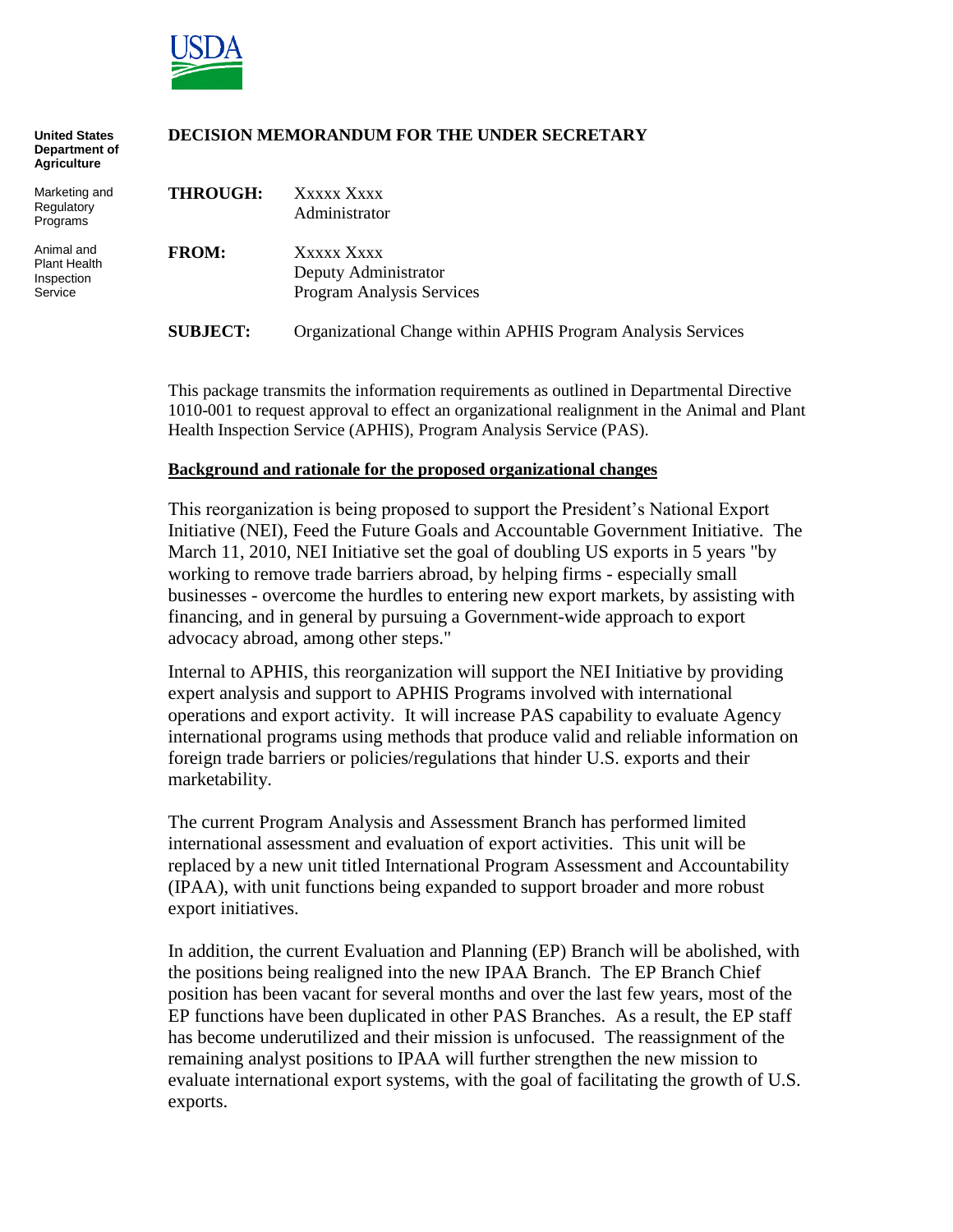# DECISION MEMORANDUM FOR THE UNDER SECRETARY Page 2

#### **Civil rights impact analysis**

A Civil Rights Impact Analysis is attached. The analysis concludes that no adverse civil rights impact will result from the proposed organizational change (see Attachment A).

#### **Functional statements**

The revised functional statement reflecting the new IPAA unit functions within PAS are attached (see Attachment B).

#### **Anticipated changes to the Agency's budget**

The proposed reorganization does not affect the Agency's budget. The proposed changes will come from existing PAS funds. A signed notification from the Mission Area Chief Financial Officer is attached and certifies that financial and internal controls are adequate (see Attachment C).

#### **One-time cost associated with the realignment of functions**

There will be no one-time costs, such as relocation, severance pay, buy-outs, retraining, outplacement service, or lease termination, resulting from this expansion of functions.

### **Organizational charts**

Current and proposed organizational charts reflecting the changes in PAS are attached (see Attachment D). The APHIS organizational chart will not change.

#### **Labor relations certification**

A statement certifying that there are no bargaining unit employees affected by this proposal is attached (see Attachment E).

#### **Congressional notification**

This proposal involves internal PAS structure only. Congressional notification is not necessary

#### **Delegation of authority**

The proposed establishment does not impact the APHIS Title 7, Code of Federal Regulations, Part 2, Delegations of Authority.

#### **Changes required to the continuity of operation plan**

There are no changes required to the Continuity of Operation Plan involved with the combining of these functions.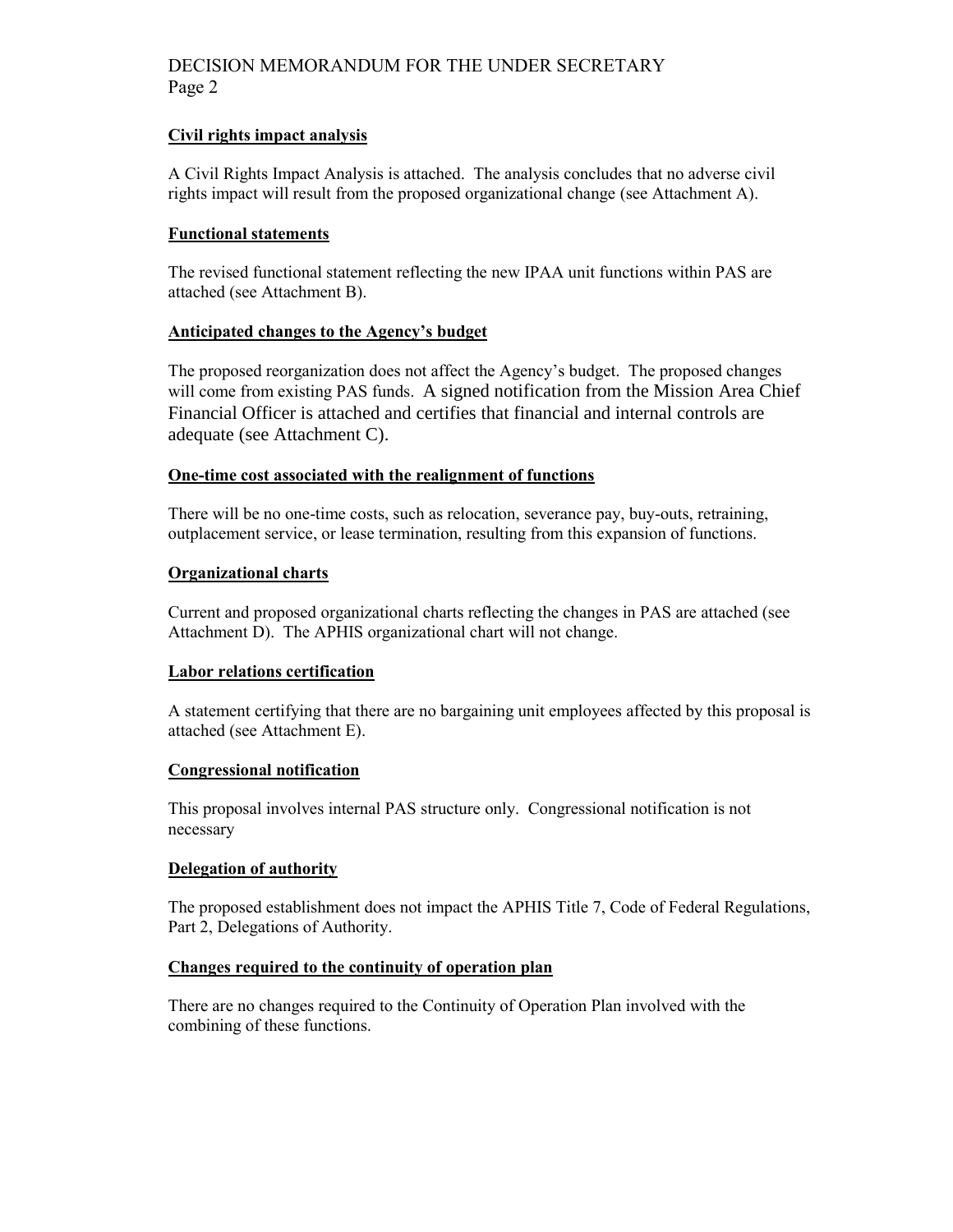# DECISION MEMORANDUM FOR THE UNDER SECRETARY Page 3

# **Effective date of requested changes**

The organizational changes will be effective upon Under Secretary approval.

For answers to any questions you may have about this proposal, please contact Xxxxx Xxxxx, Deputy Administrator, Program Analysis Services at (301) 734-6466, or Xxxxx Xxxxx, Human Resources Policy Branch, Human Resources Division at (612) 336-3440.

## **DECISION BY THE UNDER SECRETARY**

Approve:

Disapprove: <u> 1989 - Johann Barbara, martxa alemaniar a</u>

Discuss with me: <u> 1989 - Johann Barn, mars eta bainar eta baina eta baina eta baina eta baina eta baina eta baina eta baina e</u>

Date:

Attachments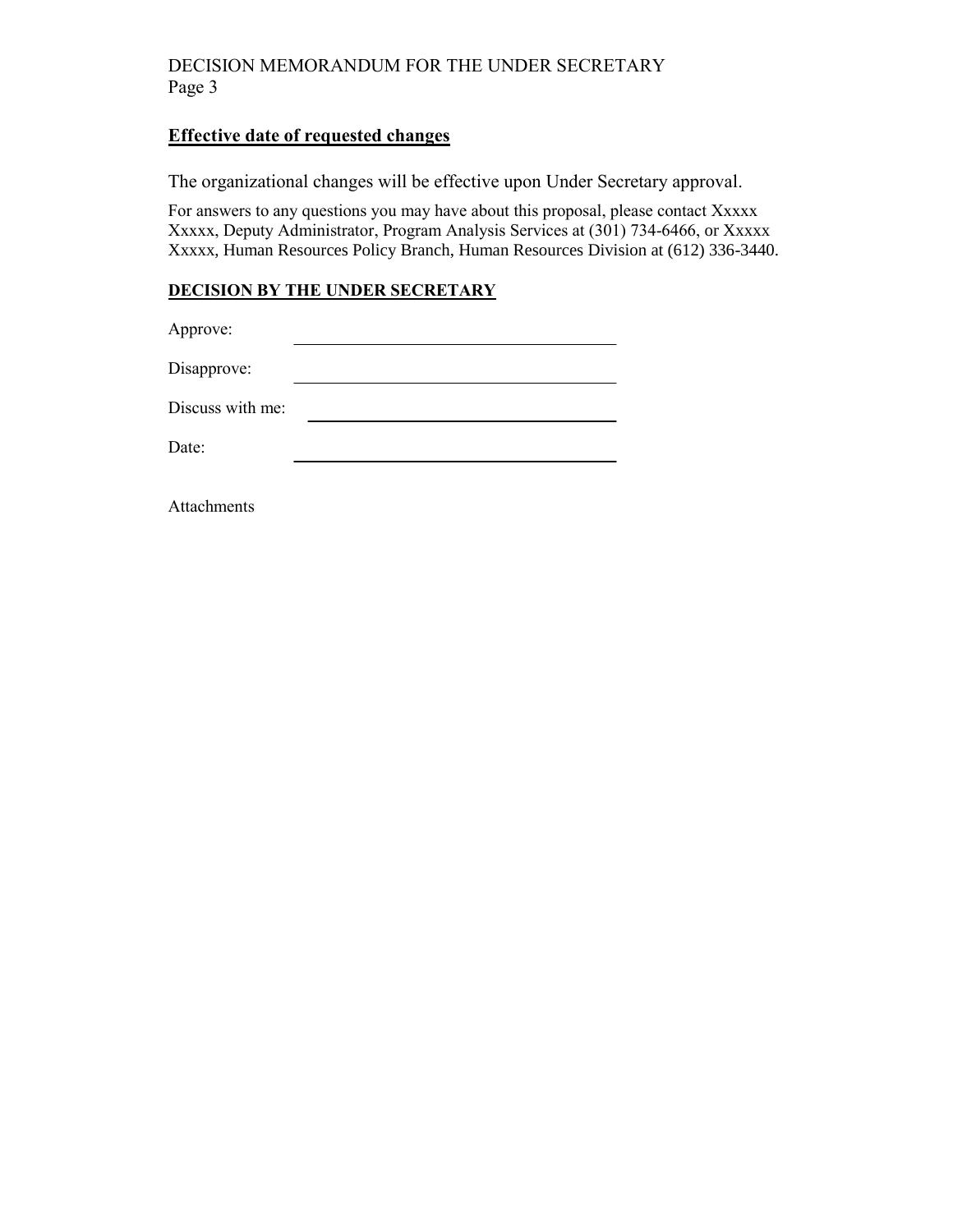

# **Attachment A**

| <b>United States</b><br>Department of<br><b>Agriculture</b> | <b>MEMORANDUM</b> |                                                                                     |  |  |  |
|-------------------------------------------------------------|-------------------|-------------------------------------------------------------------------------------|--|--|--|
| Animal and Plant<br>Health Inspection<br>Service            | TO:               | Xxxxx Xxxxx<br>Deputy Administrator                                                 |  |  |  |
| Washington, DC<br>20250                                     |                   | Program Analysis Services                                                           |  |  |  |
|                                                             | <b>FROM:</b>      | Xxxxx Xxxxx                                                                         |  |  |  |
|                                                             |                   | Director                                                                            |  |  |  |
|                                                             |                   | Civil Rights Enforcement and Compliance                                             |  |  |  |
|                                                             | <b>SUBJECT:</b>   | Civil Rights Impact Analysis<br>Organizational Changes in Program Analysis Services |  |  |  |

USDA Departmental Regulation (DR) 4300-4, *Civil Rights Impact Analysis*, requires agencies to address civil rights implications of proposed actions, to include reorganizations, realignments, office closures and other actions impacting personnel and program beneficiaries. The Civil Rights Enforcement and Compliance (CREC) staff conducted a civil rights impact analysis of the organization changes in Program Analysis Services (PAS). The analysis was conducted pursuant to DR 4300-4 and addresses whether the proposed action will have an adverse civil rights impact on any employees or program beneficiaries, and applicants for employment or program benefits, based on their membership in a protected class.

#### CRITERIA/RATIONALE

PAS proposes to merge its Program Analysis and Assessment (PAA) and Evaluation and Planning (EP) functions in response to a change in mission to support the 2010 President's National Export Initiative (NEI), which set a goal of doubling US exports in 5 years "by working to remove trade barriers abroad." The current PAA Branch currently performs limited assessment of international operations; and the EP Branch is currently underutilized, with the Branch Chief and two other key positions being vacant. Merging PAA and EP into a new International Program Assessment and Accountability (IPPA) Branch will refocus efforts in support of the NEI initiative.

#### TIMETABLE

The reorganization will be effective as soon as approvals are obtained.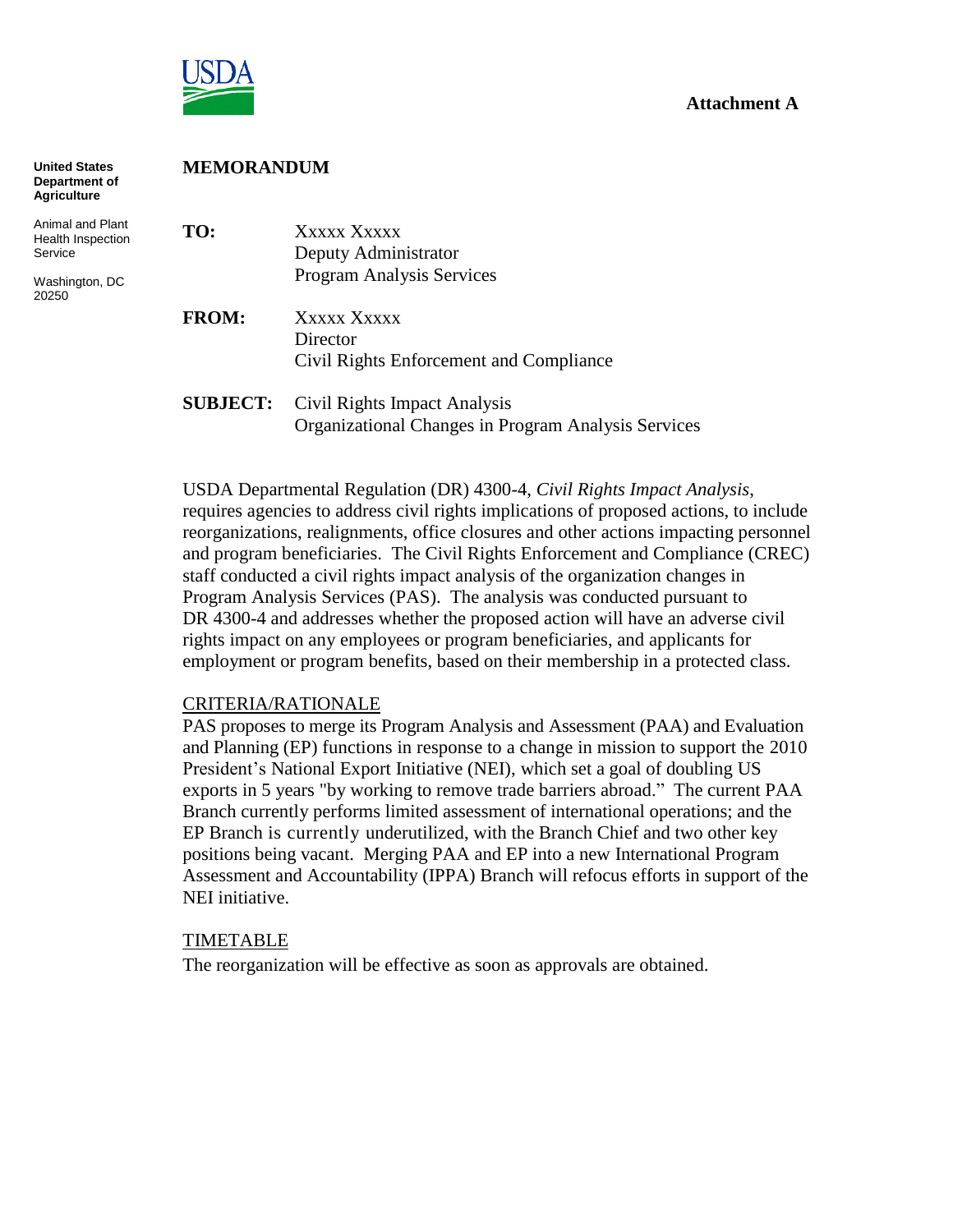### **Xxxxx Xxxxx, Deputy Administrator** Page 2

# EXISTING ORGANIZATION

PAS's existing organization consists of 6 support units: Emergency and Risk Assessment (ERA), Budget and Financial Analysis (BFA), Regulatory and Policy Analysis (RPA), Domestic Program Assessment and Accountability (DPAA), Program Analysis and Assessment (PAA), and Evaluation and Planning (EP).

## PROPOSED ORGANIZATION

The proposed organization will include the new IPAA support unit. That unit will be in the same reporting structure as the other support units. The PAA and EP unit will be consolidated into the new IPAA unit.

# SUMMARY OF CHANGES

The proposed change will merge all employees currently assigned to PAA and EP, to form the new IPPA Branch. A revised functional statement is attached. There will be no relocations of employees to other geographic locations. There will be no changes to any employee's grade or job series. The vacant Branch Chief position within EP will be abolished. The current Branch Chief for Program Analysis and Assessment will supervise the new IPPA Branch. None of the employees assigned to the new branch will be retrained. No CTAP, relocation, or other assistance is planned because no employees will be relocated or subject to reduction in force.

# WORKFORCE PROFILE AND IMPACT

The workforce profiles of affected employees who will be realigned are listed in the table below.

| Race         | Gender | Series/Grade | Position/Title          |
|--------------|--------|--------------|-------------------------|
| White        | Male   | GS401/14     | <b>Biolcl Scientist</b> |
| White        | Male   | GS401/14     | <b>Risk Assessment</b>  |
| White        | Female | GS401/14     | <b>Biolcl Scientist</b> |
| White        | Female | GS401/14     | <b>Biolcl Scientist</b> |
| White        | Male   | GS401/14     | Entomologist            |
| White        | Female | GS301/9      | Program Specialist      |
| <b>Black</b> | Female | GS343/13     | Program Analyst         |
| <b>Black</b> | Female | GS301/9      | Program Specialist      |
| White        | Male   | GS110/14     | Ag. Economist           |
| White        | Female | GS890/14     | Agrl Engr.              |
|              | Female | GS303/4      | Ag. Economist           |
| White        | Male   | GS701/15     | Vet. Medical Off.       |
| <b>Black</b> | Male   | GS890/14     | Agri. Engr.             |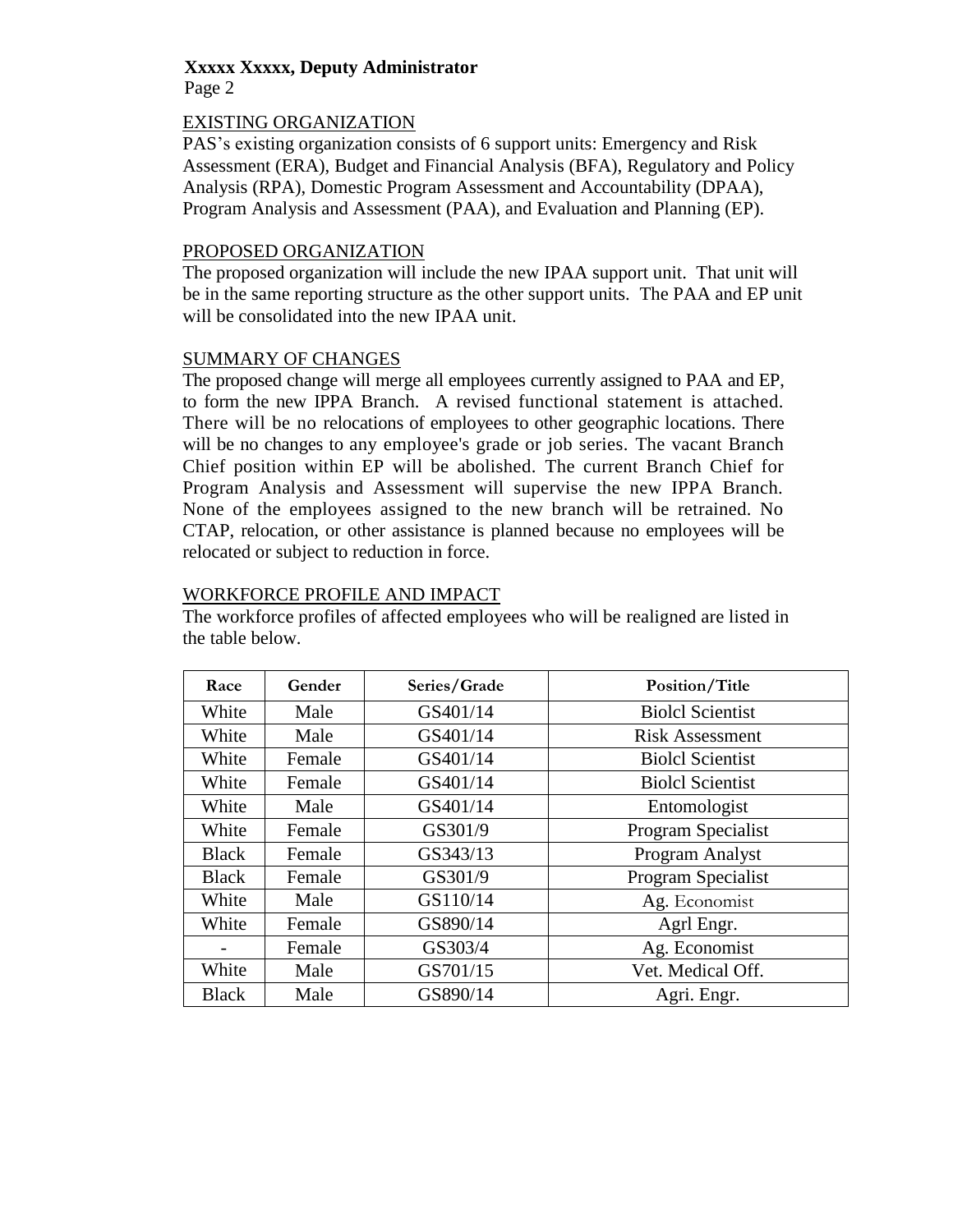# **Xxxxx Xxxxx, Deputy Administrator** Page 3

| <b>CURRENT PAS TOTAL MALE FEMALE PROFILE BY PERCENTAGE</b>     |               |  |  |  |
|----------------------------------------------------------------|---------------|--|--|--|
| <b>MALE</b>                                                    | <b>FEMALE</b> |  |  |  |
| 34%                                                            | 66%           |  |  |  |
| <b>IPAA MALE FEMALE PROFILE FOR EMPLOYEES ASSIGNED TO ERAS</b> |               |  |  |  |
| <b>BY PERCENTAGE</b>                                           |               |  |  |  |
| 16%                                                            | 54%           |  |  |  |

| <b>CURRENT PAS TOTAL</b>                             |     |  |  |  |
|------------------------------------------------------|-----|--|--|--|
| MINORITY NON-MINORITY PROFILE BY PERCENTAGE          |     |  |  |  |
| <b>MINORITY</b><br><b>NON-MINORITY</b>               |     |  |  |  |
| 25%                                                  | 75% |  |  |  |
| <b>IPAA MINORITY NON-MINORITY PROFILE PERCENTAGE</b> |     |  |  |  |
| <b>EMPLOYEES ASSIGNED TO NEW ERAS</b>                |     |  |  |  |
| 25%<br>75%                                           |     |  |  |  |

|                           | <b>CURRENT PPD TOTAL WORKFORCE PROFILE BY PERCENTAGE</b> |           |           |    |    |    |    |         |    |             |
|---------------------------|----------------------------------------------------------|-----------|-----------|----|----|----|----|---------|----|-------------|
| <b>WM</b>                 | WF                                                       | <b>BM</b> | <b>BF</b> | HM | HF | AM | AF | NAM NAF |    | Disability/ |
|                           |                                                          |           |           |    |    |    |    |         |    | $Age+40$    |
| 25%                       | 49%                                                      | 5%        | 9%        | 0% | 1% | 3% | 8% | 0%      | 0% | 3%/69%      |
|                           | RAS WORKFORCE PROFILE FOR EMPLOYEES ASSIGNED TO NEW      |           |           |    |    |    |    |         |    |             |
| <b>ERAS BY PERCENTAGE</b> |                                                          |           |           |    |    |    |    |         |    |             |
| 42%                       | 33%                                                      | 8%        | 17%       | 0% | 0% | 0% | 0% | 0%      | 0% | 0%/85%      |

# ANALYSIS

The following comparisons use minus (-) to indicate that the percentage representation of the group assigned to move was less that that same group's representation in the overall PPD workforce; plus (+) indicates assigned to move group representation was greater than its overall workforce representation. Comparison of representation of employees over age 40 found a  $+16\%$ difference. When comparing minority representation with non-minority representation the difference is 0%. A similar type comparison for female representation showed -12%. There was no disability representation in the group assigned to move. Review of each race/gender group showed that the representation for the group assigned to move exceeds their overall workforce representation in 3 of 4 protected groups (the remaining 6 groups were not represented in the staff assigned to move). Two of those 3 groups are minority, but we noted that there was no difference in the overall minority non-minority comparison.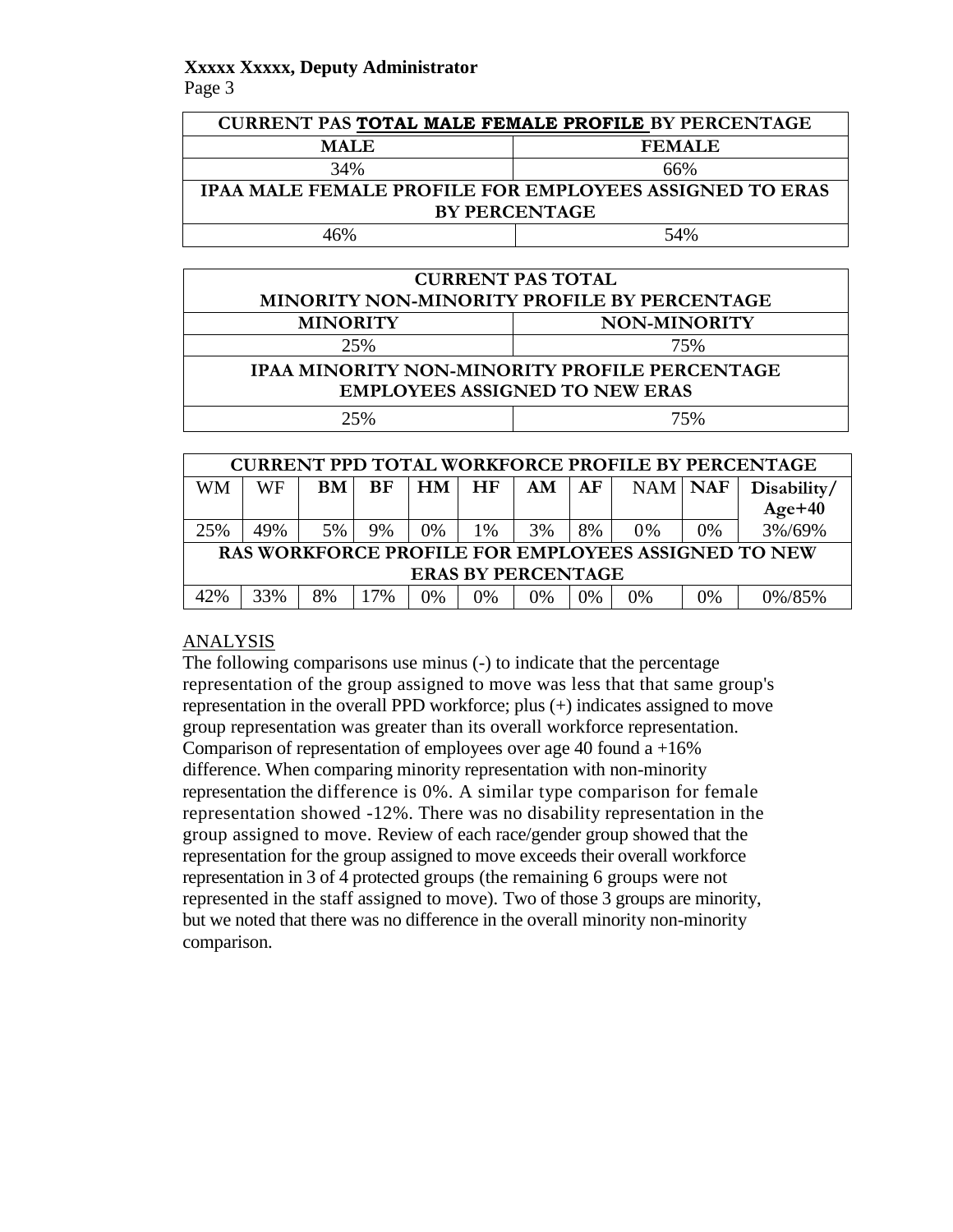## **Xxxxx Xxxxx, Deputy Administrator** Page 4

CREC's review found no information that would indicate an adverse civil rights impact on program beneficiaries. The public and stakeholder's ability to receive APHIS programs and activities will not change as no PAS employee's job duties or current geographic location will change. It is anticipated that the addition of the IPPA unit will achieve great work efficiencies to support the goal of increasing U.S exports.

In summary, our review found no information to indicate an adverse civil rights impact on employees or program beneficiaries, or applicants for employment or program benefits, based on their membership in a protected class. If there are any changes to the proposed restructuring, PAS should notify CREC immediately so an assessment can be made to determine whether this CRIA should be modified.

If you require additional information, please contact me at (301) 734-6466.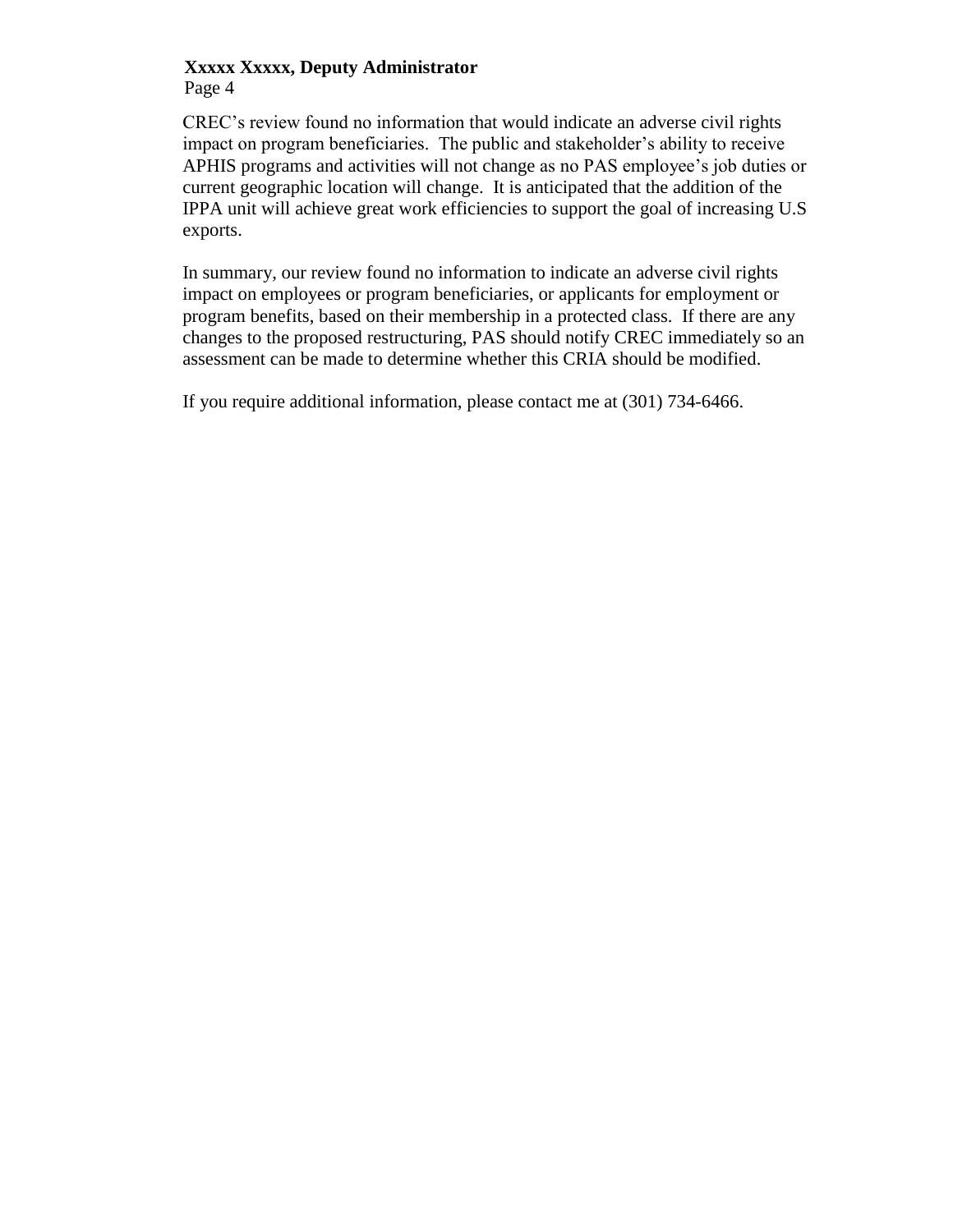# **ANIMAL AND PLANT HEALTH INSPECTION SERVICE PROGRAM ANALYSIS SERVICES 34-02-01-05 INTERNATIONAL PROGRAM ASSESSMENT AND ACCOUNTABILITY**

### **Assignment of Functions:**

Works with APHIS domestic and international leaders and staff to collect and analyze market and commodity information needed to provide Program direction on export opportunities:

- set up systems to monitor program results and their relationship to cost
- monitor and evaluate customer and stakeholder expectations and satisfaction
- evaluate Agency international programs using methods that produce valid and reliable information on exports and existing foreign trade barriers or policies that hinder U.S. exports
- analyze the context in which APHIS international programs are conducted

Researches foreign import processes and identifies bottlenecks that impede U.S. export opportunities. Works with leaders to integrate systems for planning, evaluating, and monitoring to ensure U.S. export processes meet the needs of domestic and international customers, stakeholders, and employees.

Conducts short and long term analyses of international export issues, programs, and policies using econometric analysis, benefit-cost analysis, and other analytical techniques to provide top management with estimates of the impacts of alternative policy options.

Analyzes the impacts of APHIS regulations on U.S. export products and their marketability. Conducts regulatory flexibility analyses to determine the impact of proposed regulations on exports and to analyze alternatives to minimize the impact.

Provides analytical support for Agency/Interagency committees, task forces, and projects. Organizes and coordinates interdisciplinary committees to identify critical issues, analyze potential impacts, and provide recommendations for the Administrator.

Represents APHIS in International economic and policy analysis. Serves as liaison with OMB, USDA Department Offices, and others regarding economic impact analyses and foreign export opportunities.

Identifies, develops, evaluates and refines technologies, methods, approaches, and information associated with risk analysis to mitigate foreign pest and disease concerns for U.S. plant and animal exports.

Conducts economic and other analyses of Agency issues, programs, and regulations and their impact on export development opportunities and provides guidance to APHIS staffs on analytical techniques.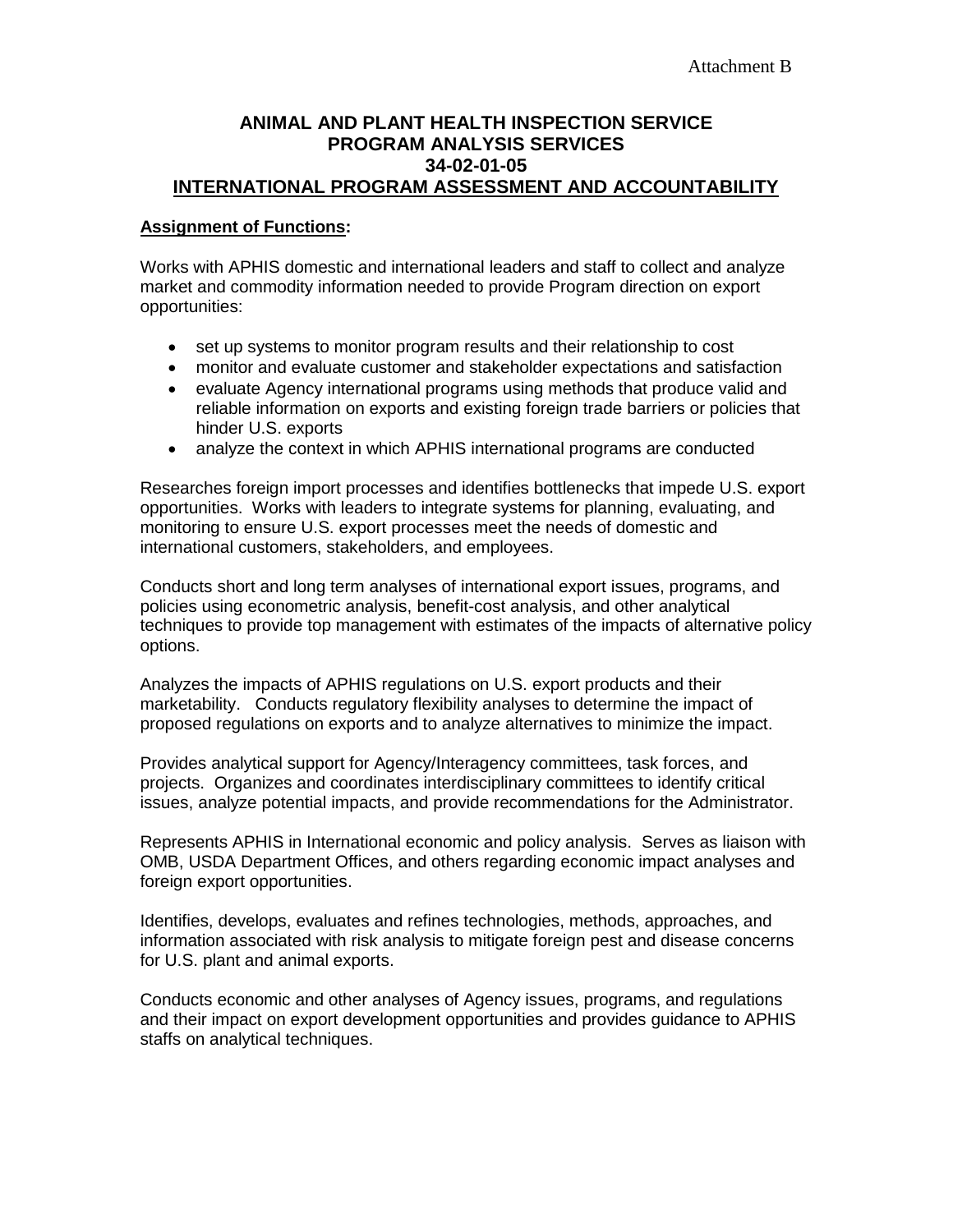#### Attachment C



| <b>United States</b><br>Department of<br>Agriculture | TO:             | Xxxxx Xxxxx<br><b>Acting Chief Financial Officer</b>                                       |
|------------------------------------------------------|-----------------|--------------------------------------------------------------------------------------------|
| Marketing and                                        | FROM:           | Xxxxx Xxxxx                                                                                |
| Regulatory<br>Programs                               |                 | Chief Financial Officer                                                                    |
|                                                      |                 | Marketing and Regulatory Programs                                                          |
| Animal and                                           |                 |                                                                                            |
| Plant Health<br>Inspection                           | <b>SUBJECT:</b> | Human Capital Reorganization Notification to the Chief Financial Officer                   |
| Service                                              |                 | Concerning Internal Controls.                                                              |
| Washington, DC<br>20250                              |                 |                                                                                            |
|                                                      |                 | As the Chief Einancial Officer of the Animal and Plant Health Inspection Service (APHIS) I |

As the Chief Financial Officer of the Animal and Plant Health Inspection Service (APHIS), I have reviewed the human capital adjustments that will result from the proposed merging of functions within the Program Analysis Services (PAS) staff.

PAS is seeking approval to consolidate underutilized units and create a new International Program Assessment and Accountability unit. The unit chief will report to the Deputy Administrator of PAS, consistent with the current reporting lines of the other units.

The new unit in PAS will use the established procedures and internal controls that are adequate to safeguard assets and ensure proper accounting and reporting of income, expenditures, obligations, asset purchases, asset dispositions, and liabilities.

Please contact me at 301-734-3440 if you have any questions.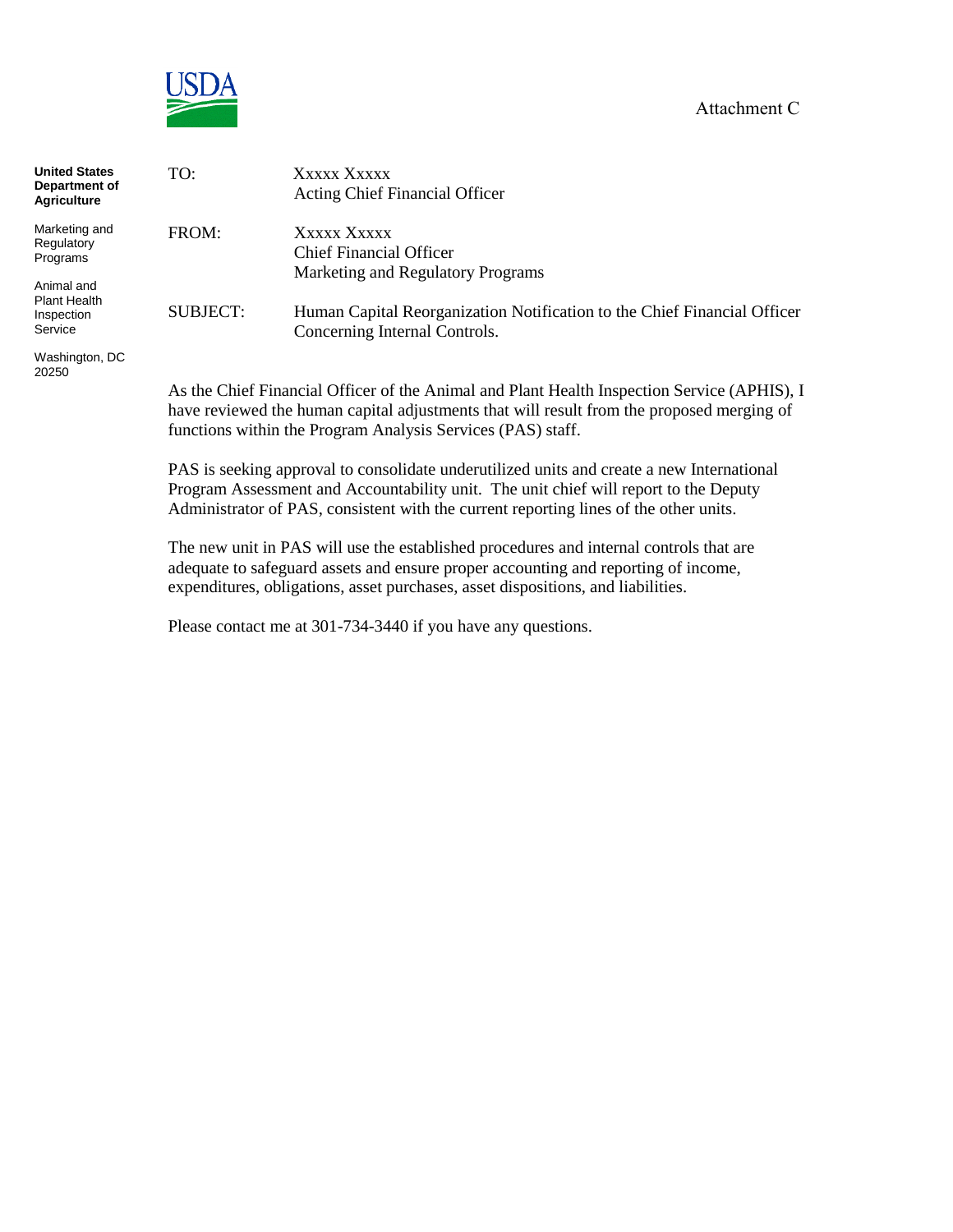# **Program Analysis Services** Attachment D **(Current) 34-02**

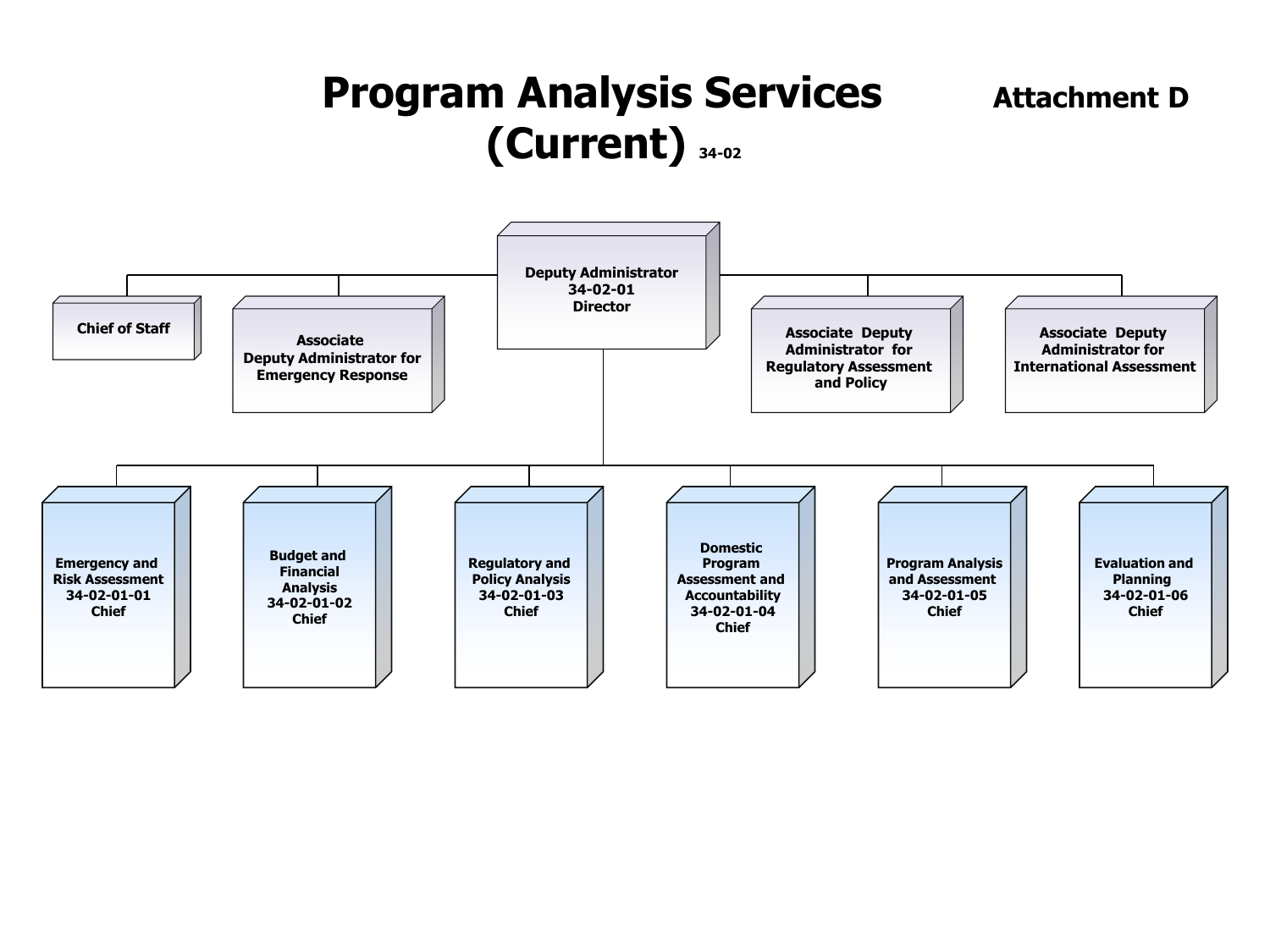# **Program Analysis Services** Attachment D **(Proposed) 34-02**